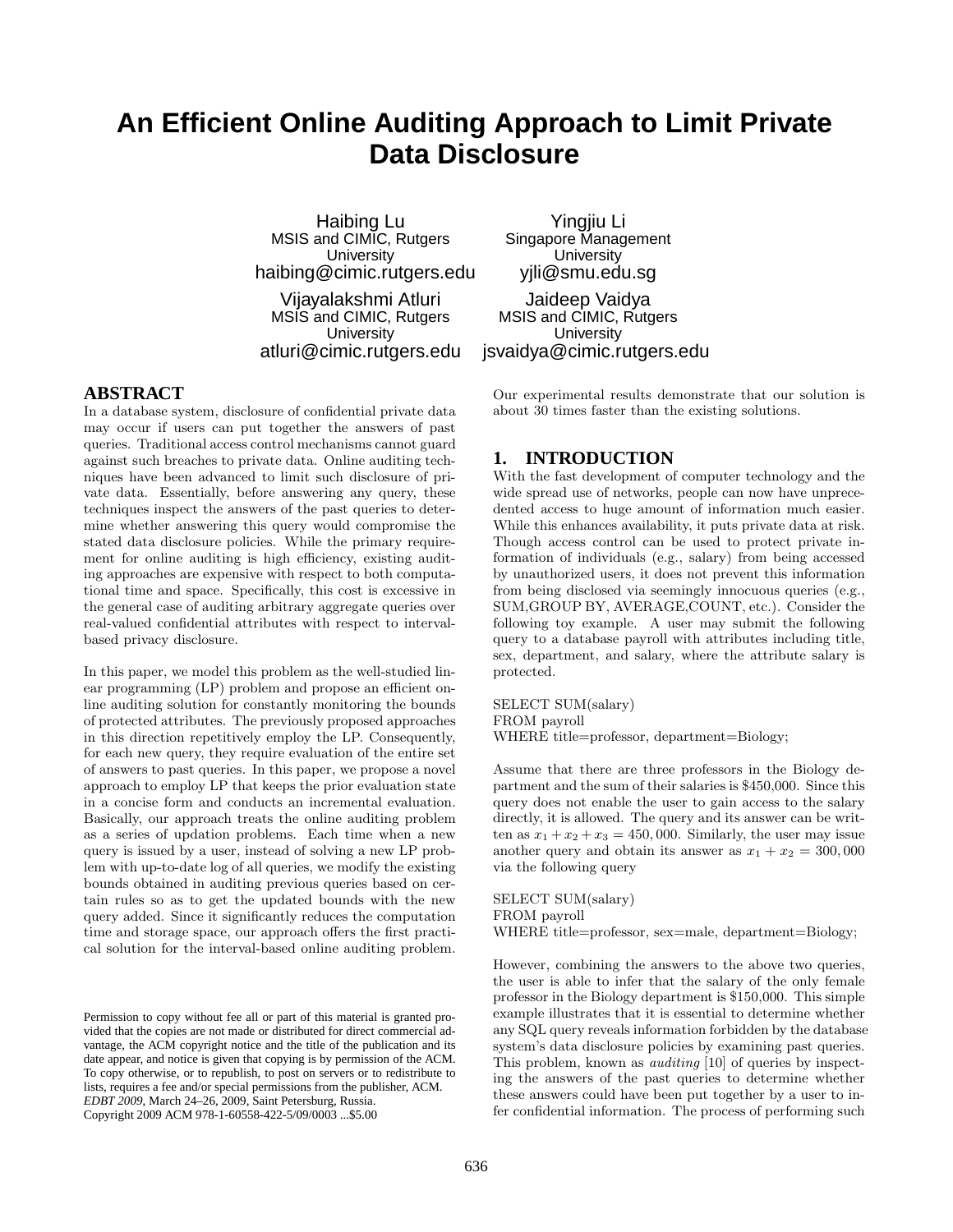auditing whenever a new query arrives, is known as *online auditing* [7].

The first question in online auditing is how to measure privacy disclosure. Three types of privacy disclosure measures have been considered in the research literature: exact-value disclosure, interval-based disclosure, and probability-based disclosure. The exact-value disclosure [7, 24, 32] means that an individual's privacy is disclosed iff the exact value of a protected attribute for that individual is disclosed. It is also called full disclosure. The interval-based disclosure [27] generalizes the concept of exact-value disclosure, stating that an individual's privacy is disclosed iff the difference of the lower and upper bounds of a protected attribute for that individual being disclosed to be no greater than a predetermined threshold. In the above example, the female professor's privacy is considered to be disclosed if her salary is known to be between \$145,000 and \$155,000 given the threshold being \$15,000. It is clear that the exact-value disclosure can be considered as a special case of the interval-based disclosure where the threshold is zero. The probability-based disclosure means the privacy disclosure occurs when the posterior distribution of the data after answering queries is significantly different from its prior distribution that the snooper knows at the beginning [23,37]. Probability-based disclosure is sound. However, the work of calculating the distribution function change for each variable caused by the change of the geometrical polytope constructed by the answered queries is inhibitive. Even if the computing time is not an issue for probability-based disclosure, we need to monitor the change of the bounds for each variable anyway. In [23], to quantify the difference of prior and posterior distributions for each variable, they divided the whole real domain into small intervals and counted the sampled data falling in each interval before and after the new query to see the difference. For each variable, we actually need to check some intervals determined by their bounds, instead of the whole real domain. Considering all above facts, we choose to study interval-based disclosure over the other two measures.

In particular, we focus on auditing arbitrary SUM queries over a real-valued attribute that is protected. A up-to-date log of all previously answered queries is maintained for each user in auditing. A new query is denied if it enables its issuer, when combined with the corresponding query log, to infer that the difference between the bounds of any protected value is no greater than a predetermined threshold; otherwise, it is answered and incorporated in the query log.

Auditing interval-based discourse is equivalent to monitoring the changes of upper and lower bounds for all appeared variables. When SUM queries arrive in an arbitrary manner, employing linear programming (LP) is the most appropriate way to go because there is no extra information helping us to deduce the bounds of variables. If additional constrains are added, there might be more efficient approaches available, other than linear programming, such as audit expert system for exact-value disclosure [10] and Fre'chet bound for the 2 dimensional OLAP [26]. Compared to these, LP is really a powerful tool for auditing interval-based disclosure, because there are several efficient algorithms available for it, like primal simplex method, dual simplex method and interior point method [44]. However, the existing auditing approach [28]

simply proposes to employ the LP algorithm repetitively to calculate the upper and lower bounds for each variable upon the arrival of every new query. Though a single LP problem can be efficiently solved, the existing auditing approach requires excessive CPU time and storage as it involves solving a large number of LP problems for all protected values that appear in a user's query history. The worse thing is the size of the LP problem becomes larger when more queries come.

[23] pointed out that denying a query could leak extra information to snoopers in some cases. So they proposed simulatable auditing. Simulatable auditing means the decision of answering or denying a query can be deduced by both auditor and snooper. In other words, the auditor makes the decision only based on the past answered queries with the newly posted query, without accessing the internal data values. Thus, if there exists a result to the newly posted query, which is consistent with the past queries, causing privacy disclosure for one variable, the query is denied. The simultable auditing loses much utility, because it denies many queries which are not harmful indeed, although it keeps full privacy. The other drawback is the computation is intimidating, because for each consistent result, the auditor needs to examine if there is privacy disclosure occurring, let alone the work of finding the consistent result. Considering these facts and that the information leaked by denying a query is rather limited, especially when a number of variables involved, in this paper we do not consider the effect caused by denying a query.

In this paper, we propose a novel approach that performs incremental evaluation to determine whether or not to allow a new query. Essentially, we treat the online auditing problem as a series of updation problems. More specifically, we use horizontal updation and vertical updation to take advantage of the relationship among different LP problems in online auditing. A key observation is that, given a set of queries, the formulated LP problems for auditing different protected values only differ in the objective functions, while the constraints remain exactly the same. The horizontal updation opens the black box of these formulated LP problems and modifies the solution of one LP problem to quickly derive the solutions of the other LP problems without having to solve them repetitively. When a new query is issued by a user, a new LP problem is formulated for auditing each protected value. The formulated LP problem is the same as the existing LP problem for auditing the same value except that one more constraint representing the new query is added. The vertical updation is designed to create a shortcut between the existing LP and the new LP in auditing. Essentially, the vertical updating is similar to the horizontal updating in the way in which it solves a new LP problem by utilizing the result of another approximate LP problem. However, the required techniques are different.

Although the LP approach for interval-based auditing problem on real value has been proposed earlier, it is not viable because online auditing calls for fast response time and small storage space. When compared to the earlier solutions, our proposed approach enjoys many advantages. (1) Both theoretical analysis and numerical experiments show that our solution is significantly more efficient than the existing auditing approach. Our solution is about 30 times faster than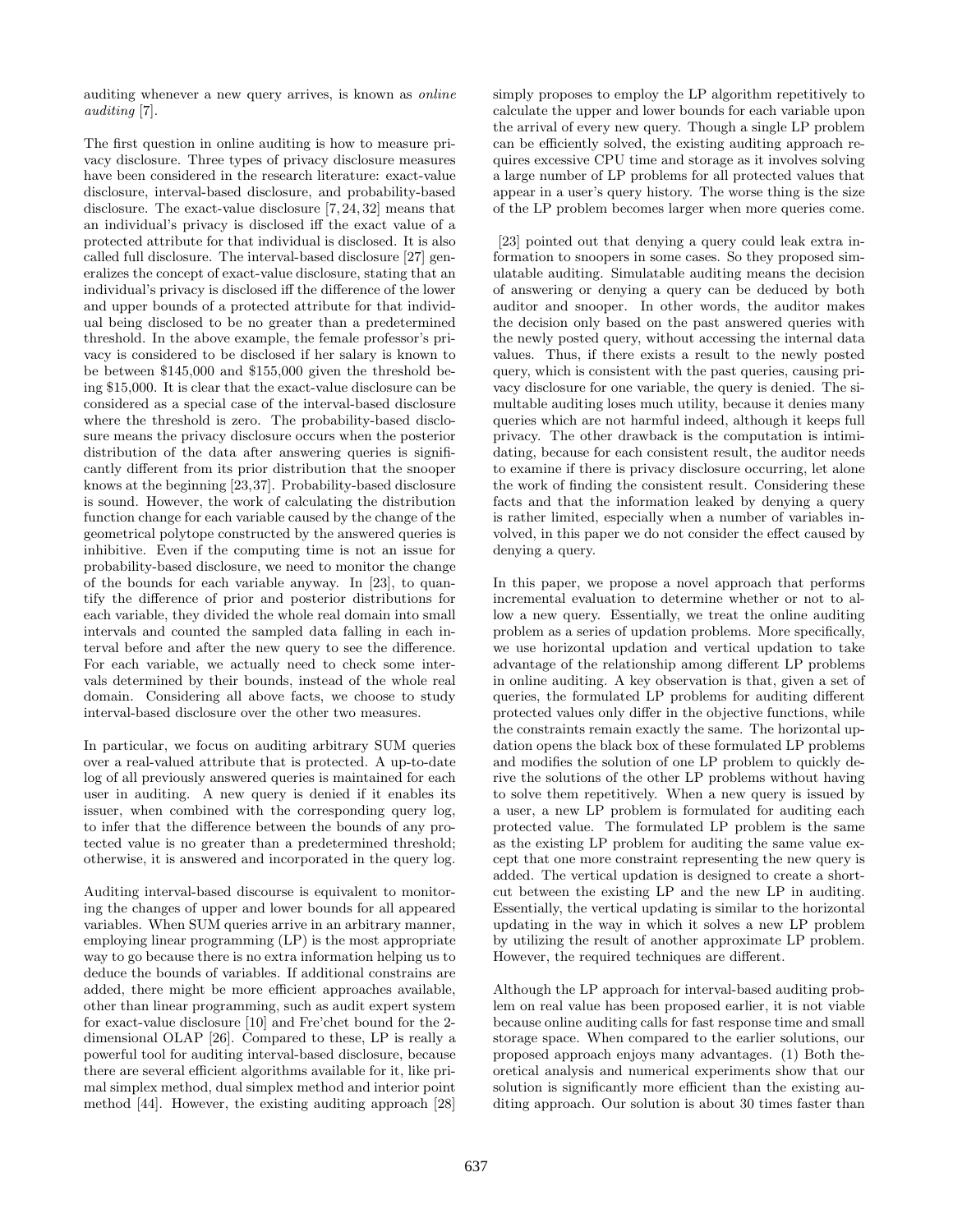the existing solution for auditing 30 queries in our numerical experiments. We also observe that our solution is increasingly more efficient when auditing more and larger queries. (2) Besides the advantage in computation time, our algorithm requires much less storage space, because through the whole auditing process, we store only one simplex tableau, but not the log of all queries. (3) It allows every user to specify a different level of privacy.

To the best of our knowledge, our auditing solution represents the first significant improvement over the existing LP-based approach in the general case of auditing arbitrary SUM queries over a real-valued attribute in terms of intervalbased disclosure. Since our solution fairs significantly better with respect to time and space complexity, we believe it is the first practical solution for the online auditing problem.

The rest of this paper is organized as follows. In Section 2, we review the literature work related to disclosure control and auditing. In Section , we provide the preliminary knowledge about LP, which will be exploited in the following sections. In Section 4, we formulate the online auditing problem and treat it as a series of updating problems including horizontal updating and vertical updating. In Sections 5 and 6, we present the horizontal updating and vertical updating, respectively. In Section 7, we incorporate horizontal updating and vertical updating to construct our online auditing algorithm and analyze its efficiency. In Section 8, we conduct numerical experiments to evaluate the efficiency of our online auditing algorithm. Finally, in Section 9, we conclude the paper and discuss some future research directions.

## **2. RELATED WORK**

Traditionally, auditing is considered to be one of the security control methods for statistical databases [1, 16, 48]. Other security control methods can be classified into restrictionbased and perturbation-based. The restriction-based techniques protect privacy information from being disclosed by imposing restrictions. The restrictions can be placed on queries [46,47] such as the size of each query [13], the overlap among different queries [14], and the types of queries [46,47], or they can be placed on source data such as partition [9,41], microaggregation [15, 48], generalization [21, 45], and suppression [11, 12, 17, 18]. The perturbation-based techniques protect sensitive information by adding random noises. The random noises can be added to query answers [5], data structures [40], or source data [2,3,6,20,22,29,35,43]. Compared to these methods, auditing has advantages such as allowing database systems to provide users unperturbed query results as long as the results will not lead to any privacy disclosure without imposing additional restrictions.

Our work is different from the recent research on  $k$ -anonymity [39, 42],  $\ell$ -diversity [31], and t-closeness [25] for protecting published data about individuals without revealing privacy information about them. The k-anonymity privacy requires that each equivalence class (i.e., a set of records that are indistinguishable from each other) consists of at least k records. The  $\ell$ -diversity further enhances the requirement that each equivalence class contains at least  $\ell$  well-represented values for each sensitive attribute, while the t-closeness privacy requires that the distribution of a sensitive attribute in any equivalence class is close to the distribution of the attribute

in the whole dataset. These privacy requirements can be used to evaluate certain anonymization process that partitions the protected data into equivalence classes before publication of data. In comparison, we address the problem of protecting a sensitive attribute in a database which may not necessarily be anonymized. In addition, the database is not published; instead, it is protected against privacy disclosure via user queries.

The auditing problem has been investigated in different cases, mostly for auditing SUM queries (except [7]). Chin and Ozsoyoglu [8, 10] investigated the auditing problem over a protected attribute with respect to exact-value disclosure. They designed a system called audit expert, which maintains a binary matrix to efficiently represent a user's knowledge about the protected attribute. It has been shown that the audit expert takes  $O(n^2)$  time for processing a new query given n database records, and  $O(mn^2)$  time for auditing a set of m queries. The audit expert remains one of the most efficient auditing algorithms with respect to exact-value disclosure.

Different types of protected attributes have been investigated in auditing. The auditing of boolean attributes have been proven to be NP-hard [24]. The auditing of integer attributes is NP-hard as well [27]. However, they can be relaxed to real problem at the cost of losing accuracy. The auditing of real attributes is polynomial due to the existence of polynomial LP solutions such as the interior-point methods [44]. From practical point of view, the simplex method is unarguably among most efficient methods [44] to solve the problem of auditing real attributes.

Auditing can be performed over either well-structured queries or arbitrary queries. The auditing of well-structured queries such as OLAP queries [46], data cube queries [26], and range queries [47] can be more efficient than the auditing of arbitrary queries since the structural information of queries can be utilized to speed up the auditing process. In this paper, we investigate the auditing problem in the general case of auditing arbitrary SUM queries over a real-valued attribute in terms of interval-based disclosure.

[30, 33, 34, 38] consider the extended auditing problem on select-project-join queries for general databases. [36] provides a good survey of all of the above methods.

The idea of solving a bunch of LPs by taking advantage of their similarity is not new. It was first introduced in operational research community, called sensitivity analysis or postopitmality analysis [19]. It was out of the concern that the parameter values of a LP and constraints are subject to change in reality. To avoid respectively solving many similar LPs, many methods specialized for different similarity situations were proposed. This idea was also successfully applied by computer science community to solve human-computer interface problems, called incremental LP, [4]. We are the first introducing this idea to database area and give the algorithms tailored for the auditing problem.

### **3. PRELIMINARIES**

In this section, we briefly review the primal simplex method, the dual simplex method and the two-phase method, which provide preliminary knowledge for constructing our online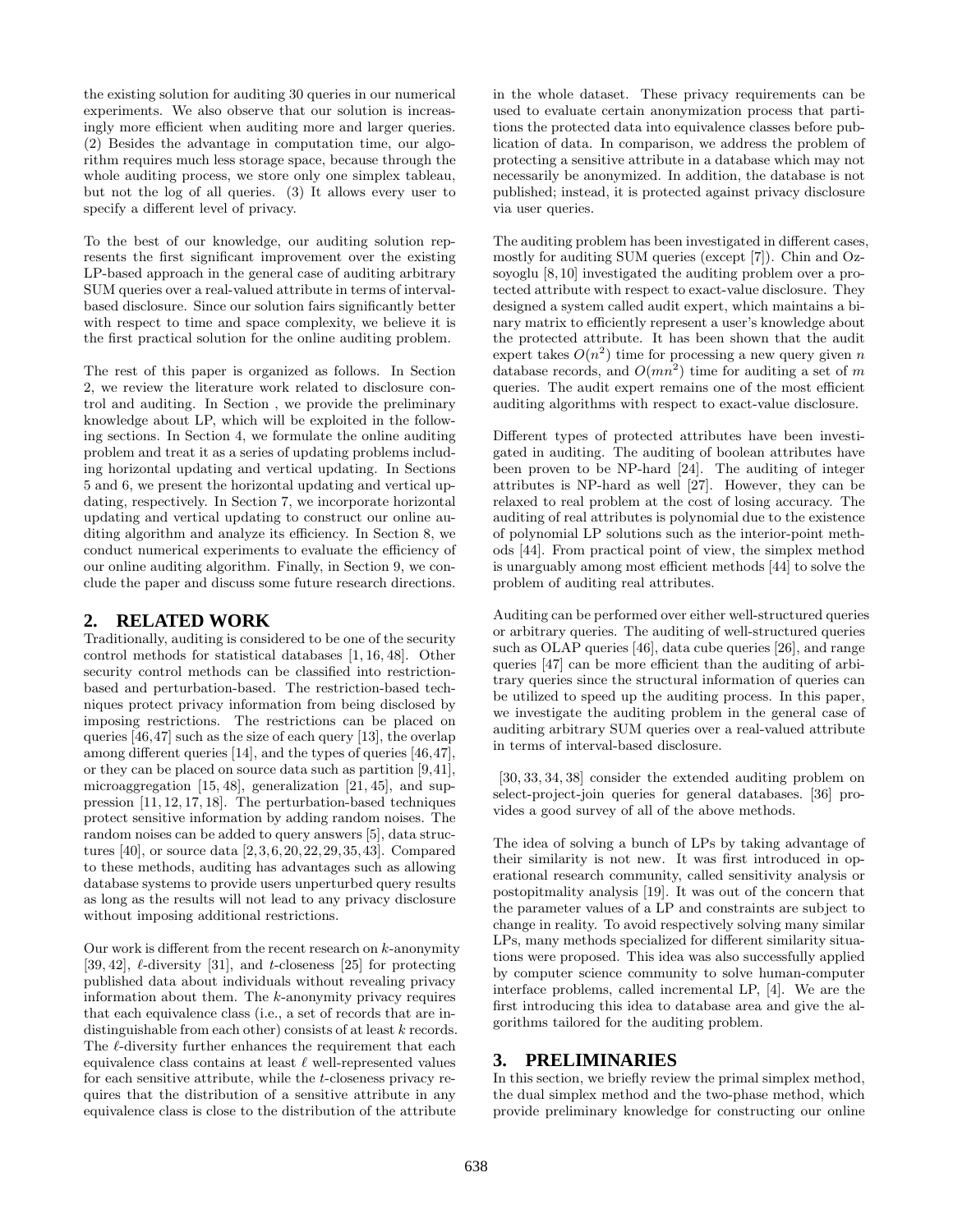auditing algorithm.

#### **3.1 Primal Simplex Method**

A LP problem can be modeled as the following.

$$
s.t. \begin{cases} AX = b \\ X \ge 0 \end{cases}
$$
 (1)

where  $C, X$  are vectors of n real values, b is a vector of m real values, and A is an  $m \times n$  matrix  $(m \leq n)$  in the real domain. Without loss of generality (with linear transformation), assuming that A can be written as  $(B, N)$ , where B is an invertible  $m \times m$  matrix,

min  $Z - CY$ 

$$
(B,N)X = b
$$
  
\n
$$
BX_B + NX_N = b
$$
  
\n
$$
X_B + B^{-1}NX_N = B^{-1}b
$$

If  $B^{-1}b \geq 0$ , then  $(B^{-1}b, 0)$  is a feasible solution of the LP problem. In such case, we call  $(B^{-1}b, 0)$  feasible basic solution and call  $B$  feasible basis. The variables corresponding to  $X_B$  are called **feasible basic variables**. After getting the feasible basic solution, we have

$$
CX = C_B X_B + c_N X_N
$$
  
=  $C_B (B^{-1}b - B^{-1}NX_N) + C_N X_N$   
=  $C_B B^{-1}b - (C_B B^{-1}N - C_N)X_N$ 

If  $C_B B^{-1} N - C_N \leq 0$ , then  $(B^{-1}b, 0)$  is the optimal solution, because  $X_N$  cannot be less than 0. The value of  $C_B B^{-1}N C_N$  is called criterion value.

In this paper, we focus on the simplex method, which is one of the most efficient methods for solving LP problems. Its basic idea is to find a feasible solution first and then keep swapping one basic variable and one non-basic variable such that the objective value is decreased constantly. When the objective value cannot be decreased anymore, the current feasible solution is the optimal solution. All the work is done in a table called simplex tableau by the procedure pivoting. A simplex tableau has the form shown in Figure 1, where all symbols correspond to the problem in (1). Recall that  $X_B$  denotes the basic feasible variables,  $X_N$  denotes the non-basic feasible variables,  $C_B B^{-1} b$  is the objective function value,  $C_B B^{-1} N - C_N$  is the criterion value, and  $B^{-1}b, 0$  is the feasible basic solution. For the convenience of explanation, Figure 1 can be recoded as Figure 2. It shows  $\delta$  denotes  $C_B B^{-1} N - C_N$ , a denotes  $B^{-1} N$  and so on. Suppose we swap  $x_r \in X_B$  and  $x_k \in X_N$ . The cell  $a_{rk}$ , corresponding to the row of the variable  $x_r$  and the column of the variable  $x_k$  in the tableau, is called a pivot. Pivoting is executed by dividing the row of  $x_r$  by  $a_{rk}$  and adding this row multiplied by some number to the other rows such that the cells at the column of  $x_k$  become 0. After that, swap the columns of  $x_r$  and  $x_k$ . The result will have exactly the same form as Figure 1. Regarding how to choose variables to swap, there are many rules. The most common one is as shown in Algorithm 1 [44].

|         | ΛR | ΛΝ                                           |
|---------|----|----------------------------------------------|
| $C_B B$ |    | $C_B B^-$<br>$N-C_N$<br>$\sim$ $\sim$ $\sim$ |
|         |    |                                              |

Figure 1: Simplex Tableau

|    |                                    | ÅВ |          |
|----|------------------------------------|----|----------|
|    | $\cup$ <sub>B</sub> $\overline{b}$ |    |          |
| ΔB |                                    |    | $\alpha$ |

Figure 2: Simplex Tableau of Simple Denotation

#### Algorithm 1 Primal Simplex Algorithm

- 1: Find a feasible basis B, such that  $B^{-1}b \geq 0$ . Build the corresponding simplex tableau as in Figure 1.
- 2:  $\delta_k = max\{\delta_j | j \in N\}$
- 3: If  $\sqrt{2}$  $\delta_k \leq 0$ , stop. The current feasible solution  $X =$  $B^{-1}\overline{b}$ ) 0 is the optimal solution.
- 4: If  $\delta_k > 0$  and the corresponding vector  $a_k \leq 0$ , the optimal solution is infinite.
- 5: Otherwise, choose  $a_{rk}$  such that  $b'_r/a_{rk}$  = min  $\{b'_i/a_{ik}|a_{ik} > 0\}$ , as the pivot. Do pivoting, then go back to step 2.

#### **3.2 Dual Simplex Method**

A standard LP like equation (1) has a dual LP form as the following:

$$
\max Z = Wb
$$
  
s.t.  $WA \le C$  (2)

in which  $W$  is the vector of variables and the parameters  $b$ and  $C$  are same as in problem  $(1)$ . There is an important property that the optimal objective value of problem (2) is equal to the optimal objective value of problem (1). Thus, by searching through feasible basic solutions of problem (2) such that the objective value is increased, we can finally get the optimal objective value of problem (1) as well. The basic idea of dual simplex method is to implement this searching process in the simplex tableau of problem (1), but for the problem (2). Its supporting theory is that a solution of problem (1), called primal infeasible basic solution, satisfy- $(B^{-1}b)$ 

ing 
$$
X = \begin{pmatrix} B^{-1}b \\ 0 \end{pmatrix}
$$
 and  $C_B B^{-1}N - C_N \le 0$ , corresponds to  
a basic feasible solution of (2). Thus, dual simplex method

is searching from one basic infeasible solution of problem (1) to another, such that the objective value is increased. Algorithm 2 gives the rule of how to traverse one primal infeasible basic solution to another.

The reason why we introduce dual simplex method is that, we will use it in Section 4 for updating mixed variables. Primal simplex algorithm and dual simplex algorithm are essentially the same. Normally, if finding a primal infeasible basic solution is much easier than finding a feasible basic solution, then dual simplex method is chosen.

## **3.3 Two Phase Method**

The simplex methods like Algorithms 1 and 2 are very practical and efficient ways dealing with linear programming problems. Now the question is how to find the first ba-sic solution to start these algorithms? Consider the primal simplex algorithm. For equations of  $n$  variables and rank  $k$ , the possible combinations of basic feasible variables are  $\sqrt{2}$  $\boldsymbol{n}$  $\setminus$ 

 $k$  $=\frac{n!}{k!(n-k)!}$ , which is a huge number. So instead of

looking for a starting basic feasible solution among them, an extra optimization problem is constructed to get the starting feasible solution as the first phase and based on it, primal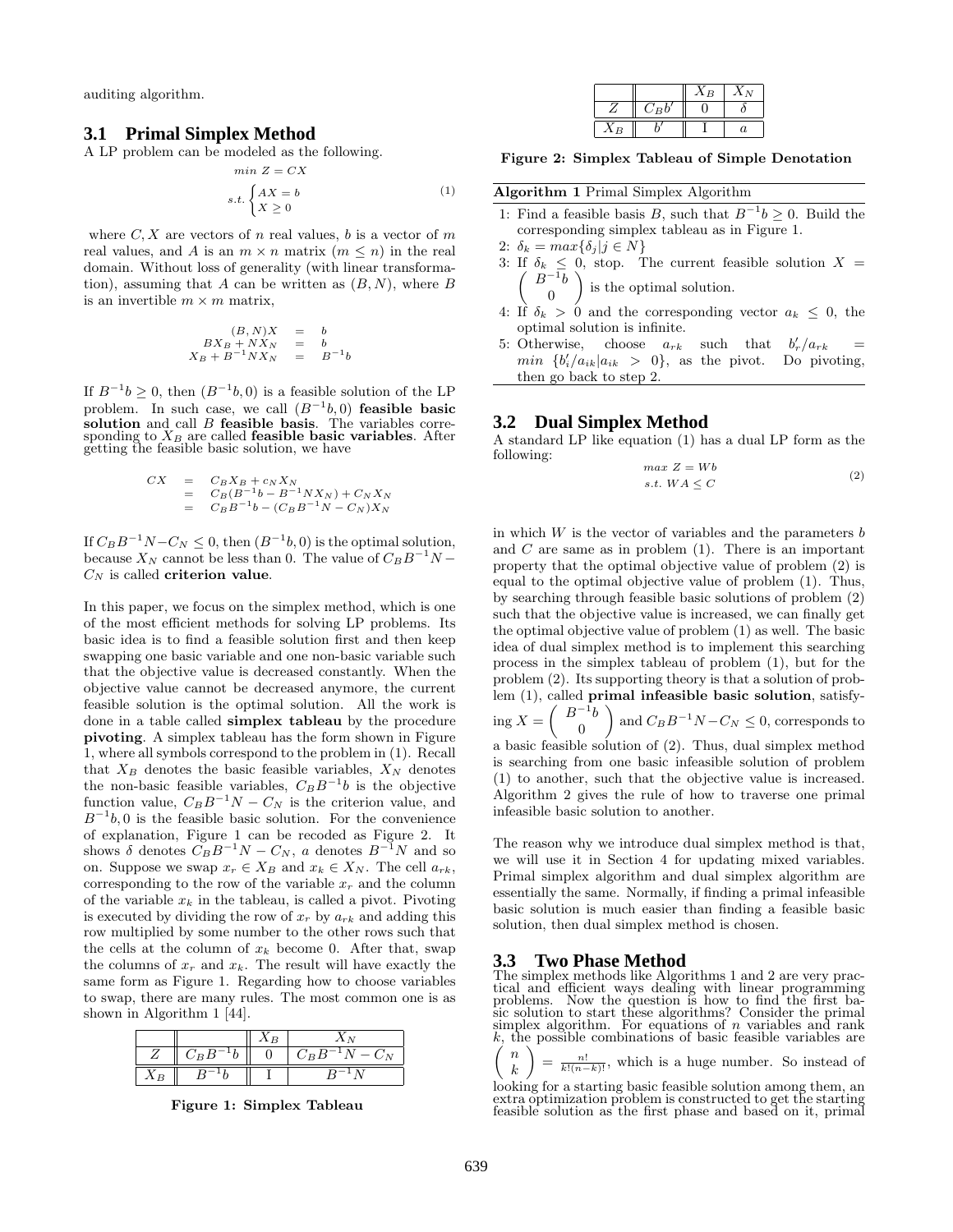#### Algorithm 2 Dual Simplex Algorithm

- 1: Find a basis B, such that  $C_B B^{-1} N C_N \leq 0$ . Build the corresponding simplex tableau like Figure 2.
- 2: If  $b' = B^{-1}b \ge 0$ , get the optimal solution  $X =$  $\sqrt{2}$  $B^{-1}b$  $\boldsymbol{0}$ ) and the optimal objective value  $Z =$ 
	- $C_B B^{-1} b$ ; otherwise let  $b'_r = min\{b'_i | i = 1, ..., m\}$ .
- 3: If  $a_r \geq 0$ , there is no feasible solution; otherwise choose  $a_{rk}$  such that  $\delta_k/a_{rk} = min\{\delta_j/a_{rj}|a_{rj} < 0\}$  as the pivot. Do pivoting, then go back to step 1.

simplex method on the original problem is run as the second phase. The idea of the first phase is that for the problem (1), add the relaxing variables  $X_a = \{x_{n+1},...,x_{n+m}\}\$  and put each of them in one constraint like (3). It is obvious that if there exists a feasible solution for the original problem (1), the optimal objective value of problem (3) is 0; in other words  $X_a$  are 0. The advantage of the constructed problem is that we have the feasible basic variables  $X_a$  right away. Thus by running the simplex method, we get a optimal solution like  $(x'_1, x'_2, ..., x'_n, 0, ..., 0)$ , where  $(x'_1, x'_2, ..., x'_n)$ is a feasible solution for the original problem (1). Subsequently, we can go to the second phase to solve the original problem by applying the primal simplex method. Note that besides this method, there are other similar methods such as big M [44] of finding the first basic feasible solution, which is as follows.

$$
\min \sum_{x_i \in X_a} x_i
$$
  
s.t. 
$$
\begin{cases} AX + X_a = b \\ X, X_a \ge 0 \end{cases}
$$
 (3)

### **4. MODELING ONLINE AUDITING**

The goal of online auditing is to check if answering an arriving query would breach privacy, given that the users have complete knowledge of the previous queries. A sum query can be represented as an equation. For example, the query on the average salary of all faculty in the Biology department can be indicated as

$$
x_1 + x_2 ... + x_n = n * Average
$$

where  $x_i$  denotes the salary of faculty i and n is the total number of faculty members. When users are also allowed to query the average salary by attributes such as sex, age and position, each query can improve the precision of the estimate of some faculty salary. Such unconstrained querying, may lead to disclosure of private information.

The basic task of online auditing is to continually check the lower and upper bounds of every variable to make sure that the bounds are not close enough to breach privacy. Privacy is breached if the difference between the inferred lower and upper bounds of a value is smaller than a predetermined threshold . Note that our research on online auditing is orthogonal to the definition of safe threshold. The system manager may assign different forms of safe threshold to different variables in auditing. For example, professor A, who does not care his salary information is released, can set the safe threshold for his or her salary data to be 0. After the safe thresholds are set for all variables, if the new query can reduce the bounds within the safe threshold for any variable, that query is denied. Otherwise, it is allowed.

The task of online auditing can be modeled as a series of growing linear programming problems. When the new query

 $\sum_{x_i \in s_t} x_i = S_t$  arrives, where  $s_t$  is the variables set associated with tth query, the server should run the following linear programming problem to find the lower bound (indicated by  $min x_j$  and the upper bound (indicated by  $max x_j$ ). As *max*  $x_j$  can be equivalently solved by  $min - x_j$ , for simplicity, in the following we discuss only  $min x_j$ . The first  $t-1$  constraints correspond to the previously released  $t-1$  queries.  $x_i \geq 0$  is the default constraint, to ensure positive values (for example, salary can never be negative). When the attribute can also take on negative values, this constraint can be removed. Other semantics such as  $x_i \geq c$ , can also be similarly modeled through simple linear transformations. Finally, we can get the linear programming model as equation  $(4)$ min x<sup>j</sup>

$$
min x_j
$$
  

$$
s.t. \begin{cases} \sum_{x_i \in s_1} x_i = S_1 \\ \sum_{x_i \in s_{t-1}} x_i = S_{t-1} \\ \sum_{x_i \in s_t} x_i = S_t \\ x_i \ge 0, \forall x_i \in s_1 \cup ... \cup s_{t-1} \cup s_t \end{cases} (4)
$$

Linear programming problems are not difficult to solve. Simplex methods can efficiently deal with them in practice. However, for online auditing, a lot of linear programming problems have to be solved, essentially one for each query. Worse is that, the size of the problem increases for each subsequent query. Finally, a solution is required very quickly. Thus, a more efficient solution is clearly needed.

The key idea of our solution is to treat each successive linear programming problem simply as an updation of the previous result. This is possible since each successive linear programming problem only differs from the prior problem in two ways. First, the objective function is different – instead of *min*  $x_1$ , we would like to solve *min*  $x_2$ . Secondly, there is one more constraint based on the tth query.

Taking these two facts into consideration, we can divide the series of updation problems into two types, horizontal and vertical. These can be defined as follows:

DEFINITION 1 (THE HORIZONTAL UPDATION PROBLEM). *Given the same set of queries, as well as the bounds of one set of variables, how can the prior result be modified to get the bounds of other variables.*

DEFINITION 2 (THE VERTICAL UPDATION PROBLEM). *Given the same set of variables, objective function, and bounds under the previous queries, how can the prior result be modified to get the bounds when a new query arrives.*

In the following sections, we look at algorithms to perform both horizontal and vertical updation.

#### **5. HORIZONTAL UPDATION**

As discussed above, we have a horizontal updation problem when the objective function is modified, while the constraints are unchanged. Thus, we replace  $c$  by  $c'$  as in (5).

$$
\min z = C'X
$$
  
s.t. 
$$
\begin{cases} AX = b \\ X \ge 0 \end{cases}
$$
 (5)

Suppose that we have already solved the previous problem with the objective function CX and get the final tableau. According to the structure of tableau, we only need to update the criterion values to be  $C'_B B^{-1} N - C'_N$  and Z to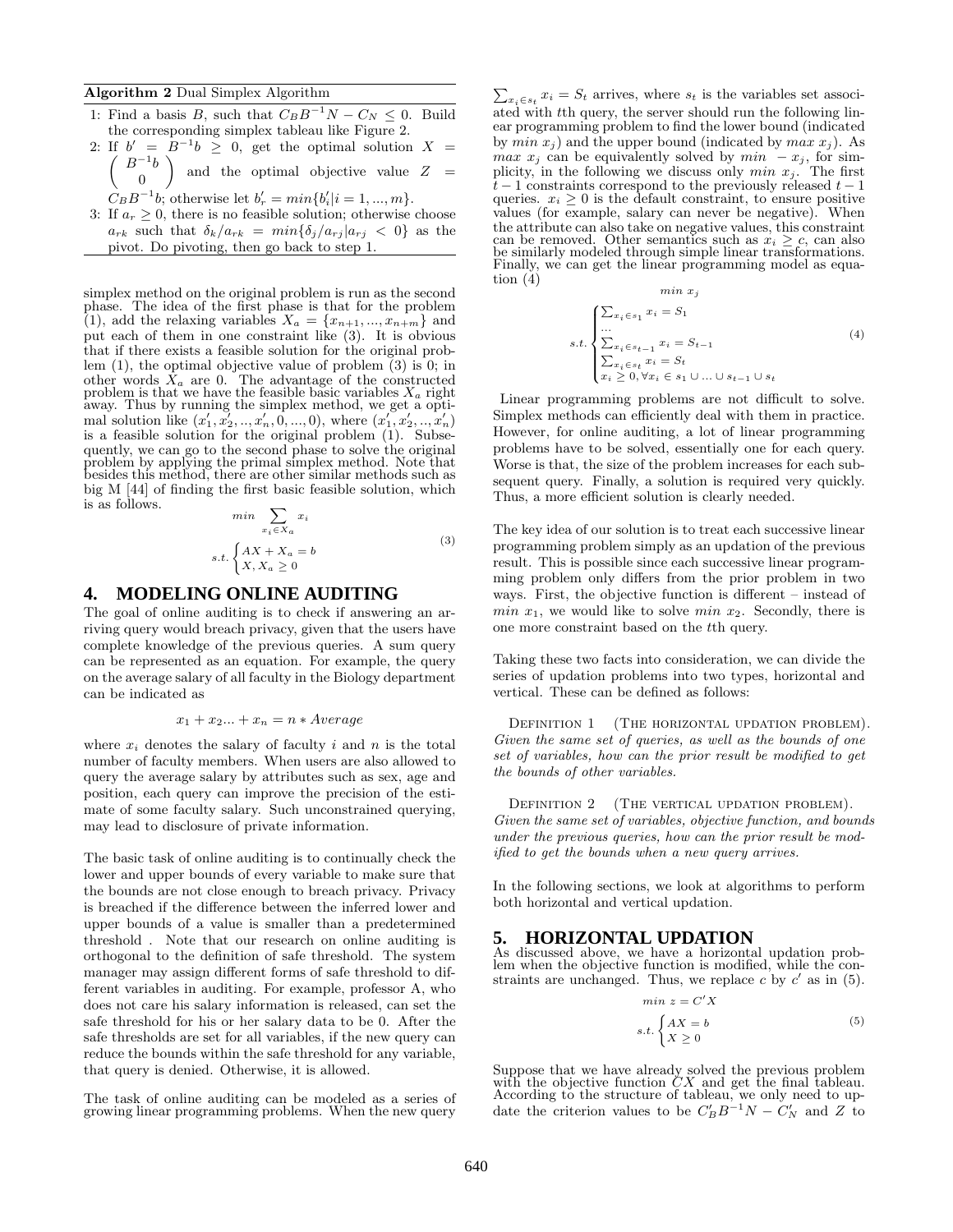Figure 3: Updated Simplex Tableau for (5)

be  $C'_B B^{-1} b$ . This is sufficient since the optimal solution of the previous problem is a basic feasible solution of the new problem. In other words, we do not need to expend time on finding the first feasible solution for the new problem. Intuitively, we save approximately half of the time by omitting the first phase. If  $C'_B B^{-1}N - C'_N \leq 0$ , the current solution is in fact the optimal solution. Otherwise, we pivot according to the primal simplex methods. Thus, the horizontal update algorithm can be formally represented as follows: Next, we

| Algorithm 3 Algorithm for Horizontal Updating |  |  |  |  |  |
|-----------------------------------------------|--|--|--|--|--|
|-----------------------------------------------|--|--|--|--|--|

- 1: Update the criterion values  $C_B B^{-1} N C_N$  to be  $C_B B^{-1} N - C_N'$  and the objective value  $C_B B^{-1} b$  to be  $C_B B^{-1} b$  respectively.
- 2: If  $C'_B B^{-1} N C'_I$ If  $C'_B B^{-1} N - C'_N \leq 0$ , get the optimal solution  $X =$ <br> $\begin{pmatrix} B^{-1}b \end{pmatrix}$  and the optimal solution value  $C' P^{-1} b$  $\boldsymbol{0}$ and the optimal objective value  $C'_B B^{-1} b$ . Otherwise, do pivoting as the Algorithm 1 until  $C'_B B^{-1} N - C'_N \leq 0.$

illustrate the algorithm through a small example. Suppose that we have the following three queries shown in Figure 4. The figure also shows the simplex tableau result obtained<br>by solving  $min x_1$ . From this, we can see that the optimal solution is  $(1\ 4\ 3\ 0)$  and  $min x_1 = 1$ .<br> $\begin{cases} x_1 + x_2 = 5 \end{cases}$ 

>< >: x1 + x2 = 5 x1 + x3 = 4 x2 + x3 + x4 = 7 x1 x2 x3 x4 Z 1 0 0 0 -1/2 x1 1 1 0 0 -1/2 x2 4 0 1 0 1/2 x3 3 0 0 1 1/2

Figure 4: the Simplex Tableau Result for  $min x_1$ 

Now assume that we need to solve  $min x_2$ . Following Step 1 of Algorithm 3, we have

$$
C'_B B^{-1} N - C'_N = (0 \ 1 \ 0) \times I \times \begin{pmatrix} -1/2 \\ 1/2 \\ 1/2 \end{pmatrix} - 0 = 1/2.
$$

Since this is positive, it shows that the current feasible solution is not the optimal solution. Therefore, we update the simplex tableau as in Figure 5. According to the pivoting rule (Step 4 of Algorithm 1), we choose the cell labeled \* as the pivot. After pivoting, the new simplex tableau is shown in Figure 6, where the criterion value is -1. Thus, the current solution (4 1 0 6), is optimal, and *min*  $x_2 = 1$ .

For *min*  $x_3$ ,  $C'_B B^{-1} N - C'_N = 1/2$ . Following the same procedure as above, we will easily get  $min x_3 = 0$ .

For  $min X_4$ ,  $C'_B B^{-1} N - C'_N = 0$ . Thus, the current feasible solution is optimal. Thus, we can immediately stop, and compute  $min x_4 = 0$ .

### **6. VERTICAL UPDATION**

Vertical updation occurs when the constraints are changed while the objective function remains the same. This will

|       |   | $x_1$ | $x_2$ | $x_3$ | $x_4$ |
|-------|---|-------|-------|-------|-------|
|       |   |       | 0     |       |       |
| $x_1$ |   |       |       |       | 2     |
| $x_2$ |   | 0     |       | t.    |       |
| $x_3$ | 3 |       | 0     |       |       |

Figure 5: the Simplex Tableau for  $min x_2$  (I)

|       |   | $x_1$ | $x_2$ | $x_4$ | $x_3$ |
|-------|---|-------|-------|-------|-------|
| Ζ     |   |       |       |       |       |
| $x_1$ |   |       |       |       |       |
| $x_2$ |   |       |       |       |       |
| $x_4$ | 6 |       |       |       |       |

Figure 6: the Simplex Tableau for  $min x_2$  (II)

happen, whenever a new query,  $a'X = b'$  is posed. The updated optimization problem is depicted in (6).  $min\ Z = CX$ 

s.t.

$$
t.\begin{cases} AX = b \\ a'X = b' \\ X \ge 0 \end{cases} \tag{6}
$$

This is a more challenging problem. Given the final tableau of 1 and a new query, we need to figure out how to modify the given result to get the new result. We address this problem in three cases, depending on whether the new query consists of all new variables, mixed variables, and all old variables.

#### **6.1 All New Variables**

If the new query consists of all new variables, releasing the query result does not affect the lower and upper bounds of the old variables at all. The upper bounds of the new variables are the query result and the lower bounds are  $0$ (assuming non-negative values). For example, assume the previous queries are

$$
x_1 + x_2 = 5
$$

$$
x_2 + x_3 = 7
$$

The bounds for  $x_1, x_2$  and  $x_3$  are [0,5], [0,5] and [2,7] respectively. If the new query is  $x_4 + x_5 = 8$ , it has no intersection with previous queries. Thus, the bounds of previous variables stay unchanged. For new variables, one can easily infer that  $x_4$  and  $x_5$  are in [0,8]. Thus, the updated bounds for all variables are  $[0,5]$ ,  $[0,5]$ ,  $[2,7]$ ,  $[0,8]$  and  $[0,8]$ .

STATEMENT 1. If the new query consists of all new vari*ables, the bounds of old variables stay unchanged. The lower bound for all new variables is 0 and the upper bound is the result of the query.*

Note that even if the new query contains all new variables, we still need to update the tableau by choosing one new variable as the basic variable and letting the rest of them be non-basic variables. For example, suppose the previous tableau is as in Figure 6 and the new query is  $x_5 + x_6 =$ 10. Then by choosing  $x_5$  as the basic variable, the updated

# tableau is shown in Figure 7. **6.2 Mixed Variables**

If the new query contains both old and new variables, it is easy to determine if the previous solution is still optimal, simply by updating the simplex tableau. From the previous simplex tableau result, we know that the coefficient matrix of previous queries as linear equations can be represented as in Figure 8. Supposing the new query is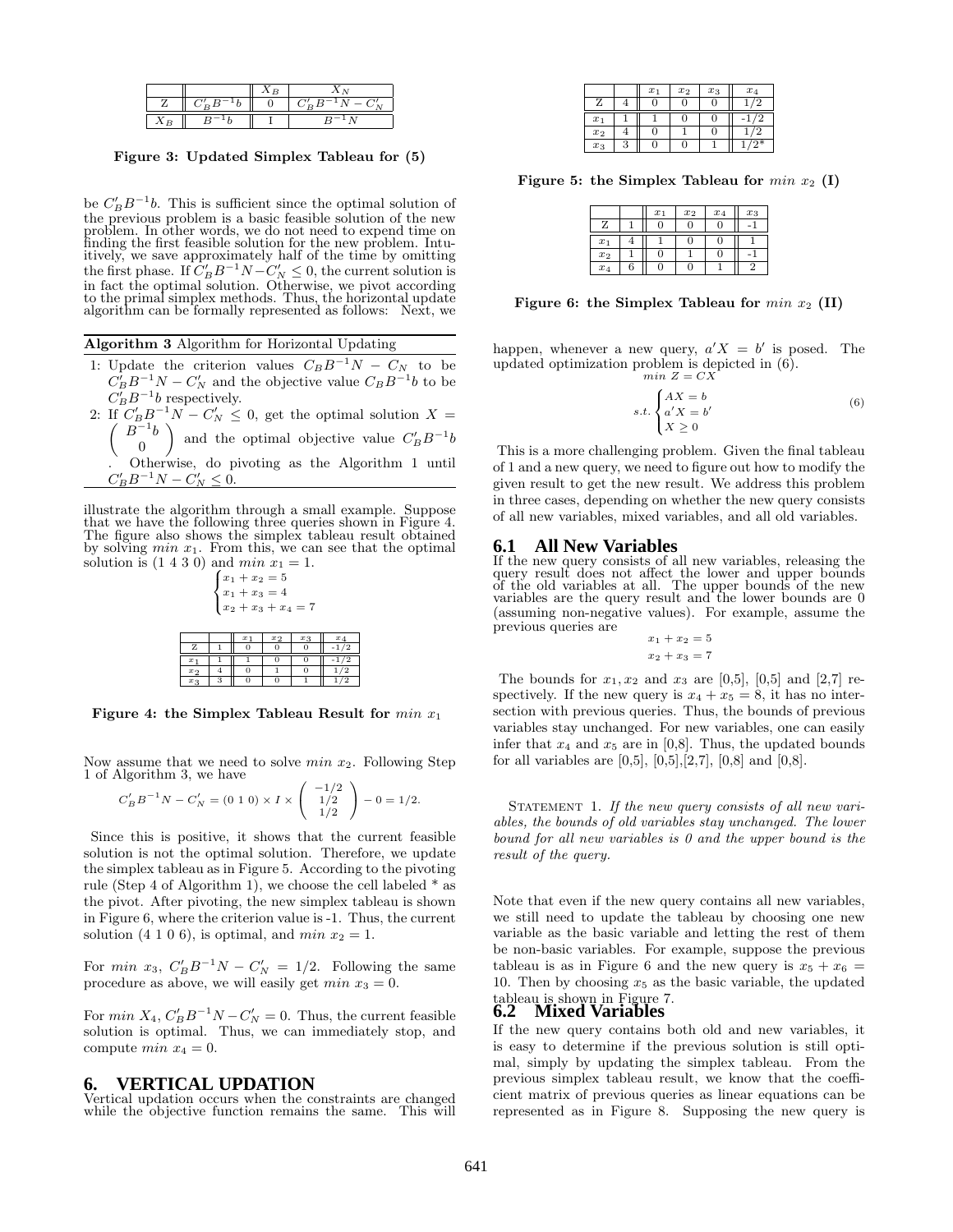|       |    | $x_1$ | $x_2$ | $x_5$ | $x_4$ | $x_3$ | $x_6$ |
|-------|----|-------|-------|-------|-------|-------|-------|
|       |    |       |       |       |       |       |       |
| $x_1$ |    |       |       |       |       |       |       |
| $x_2$ |    |       |       |       |       |       |       |
| $x_4$ | 6  |       |       |       |       | റ     |       |
| $x_5$ | 10 |       |       |       |       |       |       |

Figure 7: Updated Tableau for the Query of All New Variables

 $t_1x_1 + ... + t_nx_n + x_{n+1} + ... + x_{n+k} = t$ , where  $x_1, ..., x_n$  are old variables,  $t_1, ..., t_n$  are either 0 or 1 and  $x_{n+1}, ..., x_{n+k}$ are new variables . With the new query, the new coefficient matrix is shown in Figure 9, where  $T_B$  and  $T_N$  denote the coefficients corresponding to  $X_B$  and  $X_N$  respectively. Linear transformations can make it have the form of Figure 10. Now,  $\{X_B, x_{n+1}\}\$ can be basis variables for all of linear equations. However, do they correspond to a basic feasible solution? Perhaps even the optimal solution? For this, we must look at the previous criterion values  $C_B B^{-1} N - C_N \leq 0$ . After the new query arrives, the criterion values corresponding to the basic variables  $\{X_B, x_{n+1}\}$ become  $(C_B, 0)$   $\left( \begin{array}{c} B^{-1}N \\ T' \end{array} \right)$  $T_N'$  $\Big) - C_N = C_B B^{-1} N - C_N.$  It shows the updated criterion values unchanged, still nega-<br> $V'$  by the relative and  $V'$ tive. Let  $(X_B^j, x_{n+1}, x_{n+2}, ..., x_{n+k}, X_N^{\prime})$  be the solution using  $\{X_B, x_{n+1}\}\$  as the basic variables. If  $t' \geq 0$ , then this solution is an optimal basic feasible solution. If not, although this solution is not a basic feasible solution, it is a primal

infeasible basic solution, which corresponds to a feasible solution of its dual problem. Thus, we can employ the dual simplex method to find the optimal solution. All procedures can be done from the previous simplex tableau.

Figure 8: Previous Coefficient Matrix

| ΛP | $x_{n+1}$ | $x_{n+2}x_{n+k}$ | Result |
|----|-----------|------------------|--------|
|    |           |                  |        |
|    |           |                  |        |

Figure 9: Current Coefficient Matrix (I)

Thus, we have the algorithm for vertical updates of mixed variables as Algorithm 4. We now give an example to il-lustrate our algorithm. Again, consider the example given in Section 5. Given the simplex tableau result of Figure 4, if the new query is  $x_3 + x_5 = 5$ , we need to solve a linear programming as follows:  $min Z = x_1$ 

$$
s.t. \begin{cases} x_1 + x_2 = 5 \\ x_1 + x_3 = 4 \\ x_2 + x_3 + x_4 = 7 \\ x_3 + x_5 = 5 \\ x_1, ..., x_5 \ge 0 \end{cases} (7)
$$

Following Step 1 of Algorithm 4, put the new query into the tableau and do the associated linear transformation. We get a new tableau as in Figure 12. Because  $t' = 2$ , the current solution (1 4 3 0 2) is the optimal solution and  $min x_1 = 1$ .

If the new query is  $x_3+x_5=2$ , after step 1, the new tableau is shown in Figure 13. Because  $t' = -1$ , the current solution is not the optimal solution, but a primal feasible basic solution. Thus, employ Algorithm 2, choose the cell, labeled \*,

| . P | $x_{n+1}$ | $x_{n+2}x_{n+k}$ | Result |
|-----|-----------|------------------|--------|
|     |           |                  |        |
|     |           |                  |        |

Figure 10: Current Coefficient Matrix (II)

Algorithm 4 Algorithm for Vertical Updating of Mixed Variables

- 1: Given the new query  $t_1x_1 + ... + t_nx_n + x_{n+1} + ... + x_{n+k} =$ t, update the previous simplex tableau to get the new tableau in the form of Figure 11.
- 2: If  $t' \geq 0$ , terminate with the optimal solution  $((B^{-1}b)^{\overline{f}}, t', 0...0)$  and the optimal objective value  $c_B B^{-1} b.$
- 3: If not, employ Algorithm 2 on the tableau of Figure 11 to get the optimal solution.

as the pivot. After pivoting, the new tableau is Figure 14 It satisfies the requirement of a optimal solution. Hence, the optimal solution is  $(2\ 3\ 2\ 2\ 0)$  and  $min x_1 = 2$ .

#### **6.3 All Old Variables**

If the new query contains all old variables (i.e., seen in the prior queries), then there are two cases. One possibility is that releasing the new query does not affect the known bounds of any of the variables. Thus, it may simply be that the new query is simply a linear combination of previous queries (i.e., can easily be derived from the old queries). For example, given the old queries,  $x_1 + x_2 = 5$ ,  $x_3 + x_4 = 6$ , the new query is  $x_1 + x_2 + x_3 + x_4 = 11$ . In this case, there is no problem. The other possibility is that releasing the new query tightens the known bounds on some or all of the variables. Hence, the problem that we now face is that given a new query, how do we know whether it tightens the known bounds or not. If it does, what are the new bounds?

The first case can be easily verified simply by putting the parameters of the new query at the bottom of the previous simplex tableau and executing Gaussian elimination. If all parameters become zeroes, the new query is duplicate and the bounds for all variables do not change at all. Otherwise, further work needs to be done. Note that, since in a simplex tableau, the coefficients A are represented by  $(I, B^{-1}N)$ , it only takes  $O(mn)$  operations to implement Gaussian eliminations on the new query. In terms of computation efficiency, it is same as audit expert system in [10]. However, it is better than audit expert system in terms of storage efficiency, because in the real practice of simplex methods, only  $B^{-1}N$  and the indices of variables corresponding to  $I$ are stored.

In the second case, we need to do more work. Sometimes, even if the query is not duplicate, the optimal value does not change, although it happens rarely. So first we put the previous optimal solution in the new query. If the solution matches the new query, the previous optimal solution is the current optimal solution. Otherwise, similar to earlier, we need to find a basic feasible solution or a primal infeasible basic solution for the new optimization problem with the new query . However, differing from the previous problems, there is no direct way to find it. Therefore, we have to resort back to the two-phase method – first, find a feasible solution; then starting with that solution, run the simplex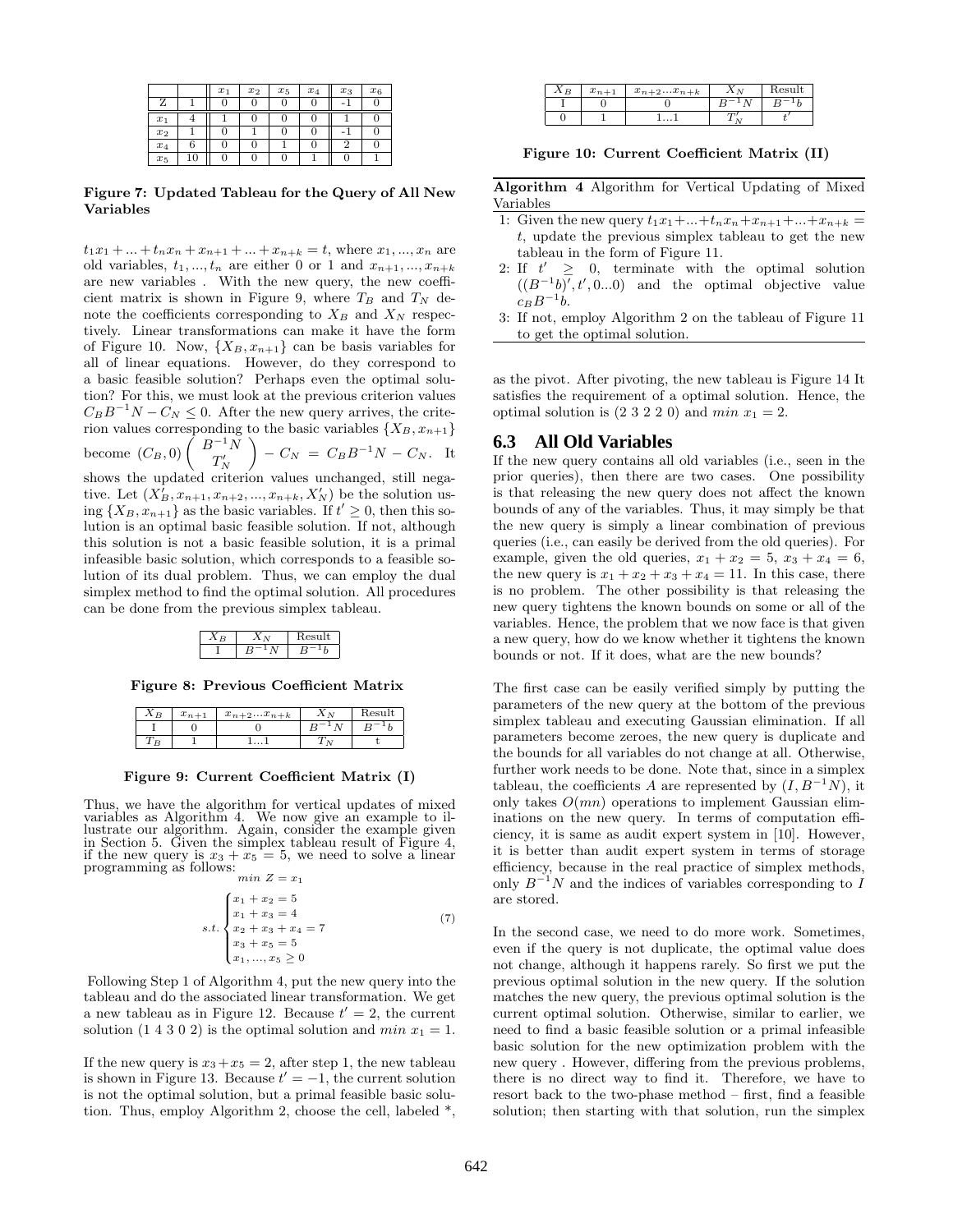|           |         | $\Lambda_B$ | $x_{n+1}$ | $x_{n+2}x_{n+k}$ |         |
|-----------|---------|-------------|-----------|------------------|---------|
|           | $C_B B$ |             |           | v. v             | $C_B B$ |
| $A_B$     |         |             |           | v. v             |         |
| $x_{n+1}$ |         |             |           | .                |         |

Figure 11: Simplex Tableau for Mixed Variables

|       |   | $x_1$ | $x_2$ | $x_3$ | $x_5$ | $x_4$ |
|-------|---|-------|-------|-------|-------|-------|
|       |   |       |       |       |       |       |
| $x_1$ |   |       |       |       |       |       |
| $x_2$ |   |       |       | U     |       |       |
| $x_3$ | 3 |       |       |       |       |       |
| $x_5$ |   |       |       |       |       |       |

Figure 12: Simplex Tableau I

method to get the optimal solution. However, due to the special structure of our problem, we only need to include one slack variable for the constructed optimization problem for the first phase, instead of  $m$  variables  $(m \text{ is the rank})$ of A) as in equation 3. Thus, we still spend less time than standard simplex method.

Given the new query is  $T_B X_B + T_N X_N = t$ , simple linear transformation with the previous queries can make it to be  $T'_N X_N = t'$  such that  $t' \geq 0$ . Then add a relaxing variable  $x_{add}$  to make it to be  $T'_N \overline{X_N} + x_{add} = t'$ . To get a feasible solution of the updated problem, we need to solve an extra optimization problem:  $min Z' = x_{add}$ 

$$
s.t. \begin{cases} AX + 0x_{add} = b \\ T'_N X_N + x_{add} = t' \\ X \ge 0 \end{cases}
$$
 (8)

The reason why we create such an extra problem is that now we can have a feasible solution,  $(B^{-1}b, t', 0)$ , directly. In addition, the optimal solution of the extra problem is a feasible solution of its original problem.

To solve the extra problem, we insert this new query into the previous simplex tableau, let  $\{X_B, x_{add}\}\)$  to be the basic variables and apply the primal simplex method to find the optimal solution. The starting tableau is as in Figure 15.

When getting the optimal solution, to solve the original problem, we delete the column and row corresponding to the variable  $x_{add}$  from the tableau. Suppose the current basic variables are  $X_{B'}$  and the remaining variables are  $X_{N'}$ . Then the new tableau is shown in Figure 16.

Putting it all together, the formal algorithm for vertical update of all old variables is shown in Algorithm 5.

Next, we will give an example to illustrate our algorithm. Suppose the previous queries and the objective function are

$$
\begin{aligned}\n\min x_1 \\
x_1 + x_2 &= 5 \\
x_2 + x_3 + x_4 &= 4 \\
x_1 + x_3 + x_5 &= 7\n\end{aligned} \tag{9}
$$

Its optimal solution is (1 4 0 0 6) and its simplex tableau is Figure 17.

If the new query is  $x_2 + x_5 = 10$ , the previous optimal so-

|       |   | $x_1$ | $x_2$ | $x_3$ | $x_5$ | $x_4$    |
|-------|---|-------|-------|-------|-------|----------|
| Ζ     |   |       |       |       |       |          |
| $x_1$ |   |       |       |       |       |          |
| $x_2$ | 4 |       |       |       |       |          |
| $x_3$ | 3 |       |       |       |       | $\Omega$ |
| $x_5$ |   | O     |       |       |       |          |

Figure 13: Simplex Tableau II

|       |                | $x_1$ | $x_2$ | $x_3$ | $x_4$ | $x_5$ |
|-------|----------------|-------|-------|-------|-------|-------|
| Ζ     | $\overline{2}$ |       |       |       |       |       |
| $x_1$ |                |       |       |       |       |       |
| $x_2$ | 3              |       |       |       |       |       |
| $x_3$ | 2              |       |       |       |       |       |
| $x_4$ | $\overline{2}$ |       |       |       |       |       |

Figure 14: Simplex Tableau III

lution satisfies the equation. Thus,  $min x_1$  is still 1. If the new query is  $x_2 + x_5 = 4$ , the optimal solution does not satisfy. Following the Algorithm 5, we need to create an extra problem by adding one relaxing variable  $x_6$ . Thus the starting simplex tableau for the extra problem is shown in Figure 18. According to the pivoting rule of the primal simplex algorithm, the cell labeled \* is chosen as the pivot. After pivoting, the simplex tableau is shown in Figure 19. It shows that the optimal solution for the extra problem is (3 2 2 0 2 0). This implies that (3 2 2 0 2) is a feasible solution for the original problem. Based on the step 3 of the algorithm 5, delete the column corresponding to the  $x_6$  and recalculate the data on the first row, which are objective value and criterion value, to get Figure 20. As the criterion value is  $-1/3$ , which means the current solution is the optimal solution, we get the optimal solution for the original problem (3 2 2 0 2), without further pivoting.

## **7. ONLINE AUDITING ALGORITHM**

From the previous two sections, we know how to perform horizontal updates and vertical updates. In this section, we will integrate both to construct an efficient online auditing algorithm, which we call the online updating algorithm, shown in Algorithm6.

The basic idea of this algorithm is that we choose one old variable as a default variable and keep its corresponding simplex tableaus for min and max as default simplex tableaus.

Algorithm 5 Algorithm for Vertical Updating of all Old Variables

- 1: Given the new query  $T_B X_B + T_N X_N = t$ , do Gaussian elimination on it. If all parameters become zeroes, terminate. Otherwise, go to the next step.
- 2: Put the previous optimal solution in the new query. If it satisfies the equation, terminate since the previous optimal solution is also currently optimal. Otherwise, go to the next step.
- 3: Create an extra problem of the objective function  $min x_{add}$ , where  $x_{add}$  is the relaxing variable. Construct the corresponding simplex tableau with  $\{X_B, x_{add}\}\$ as the basic variables. Then run Algorithm 1.
- 4: Delete the column and row corresponding to the variable  $x_{add}$  and modify other cells to get a starting simplex tableau as shown in Figure 16. Then run Algorithm 1 again.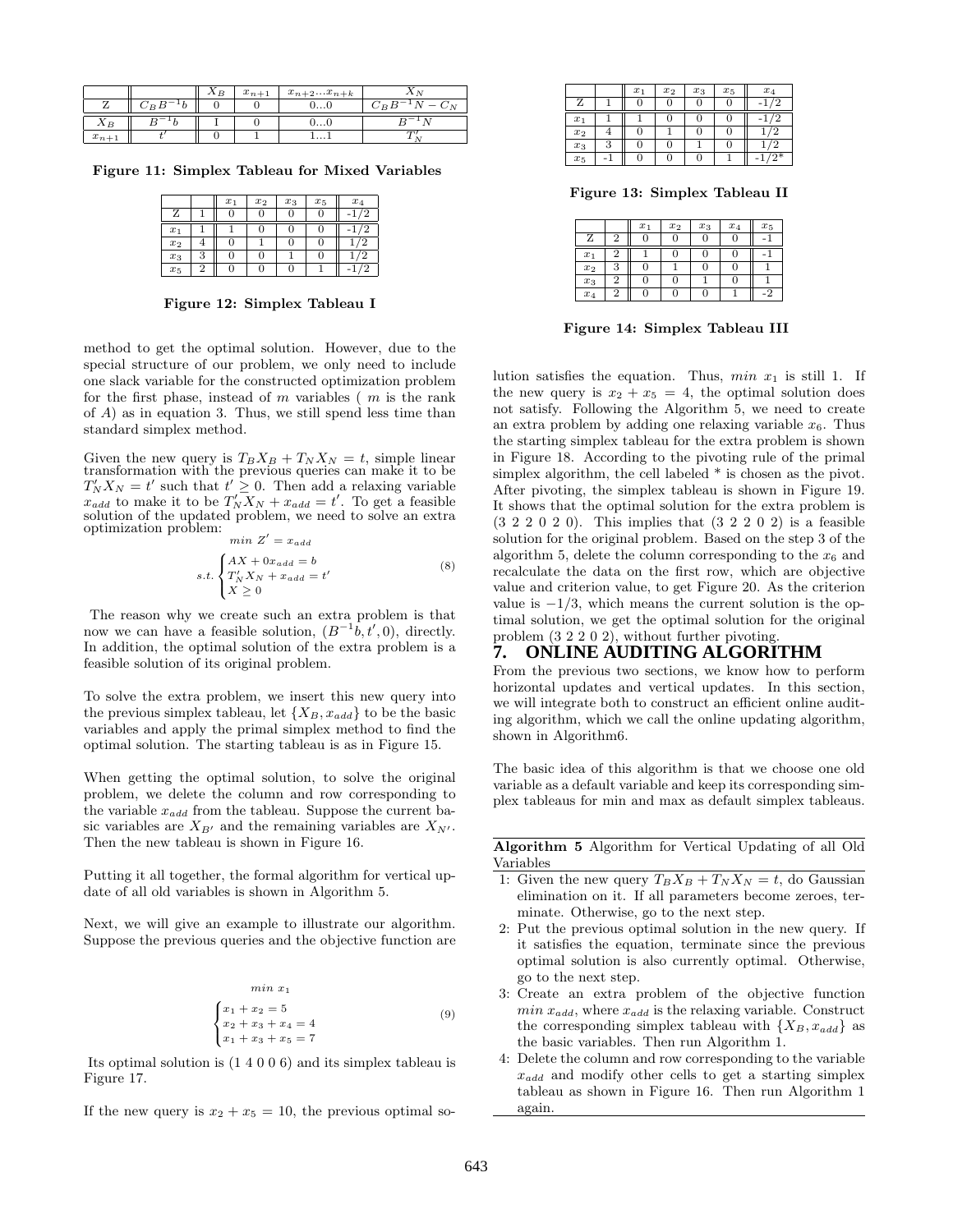|           | ΑB | $x_{add}$ |  |
|-----------|----|-----------|--|
|           |    |           |  |
|           |    |           |  |
| $x_{add}$ |    |           |  |

Figure 15: Simplex Tableau for the Extra Problem

| $C = F$ | $C_{B}$<br>$S'^{-1}N-C_{\Lambda\tau\tau}$ |
|---------|-------------------------------------------|
|         |                                           |

Figure 16: Vertical Updating of All Old Variables

It also keeps a record of all old variables that are involved in the old queries (i.e., the queries that have been previously answered by the auditing algorithm). When a new query arrives, the algorithm checks whether it contains all new variables, mixed variables, or all old variables and chooses the corresponding vertical update method accordingly. By using the vertical updating method, the algorithm obtains the minimal and maximal values of the default variable and the updated simplex tableaus as well. Then, starting from the default variable, the algorithm uses the horizontal update method to solve the minimal and maximal values for every other variable that has appeared in either the old queries or the new query. While doing so, if the algorithm detects that the difference between the minimum and maximum bounds of any variable becomes smaller than the predefined threshold, the new query is denied. Otherwise, the algorithm releases the answer to the query and chooses the last variable processed as the default variable and the corresponding tableaus as the default tableaus.

In the implementation, we use a binary vector  $\alpha$  of length  $|X|$  to record the old variables (i.e., the variables in X that have been involved in the old queries) for each user. A binary value 1 in the vector indicates the corresponding variable is involved in the old queries. Similarly, we use another binary vector  $\beta$  of length |X| to represent the new query asked by the user. We use the following method to determine which vertical auditing method is used in step 2 of our online updating algorithm (Algorithm 6). If  $(\alpha \text{ AND } \beta) = 0$ , then the new query contains all new variables; else if  $(\alpha$  AND  $\beta$ ) =  $\beta$ , then the new query contains all old variables; else, the new query contains mixed variables. At the end of step 3 in the online updating algorithm,  $\alpha$  is updated as  $(\alpha \text{ OR } )$  $\beta$ ).

Intuitively, our online auditing algorithm is superior to the existing approach of applying standard linear programming in auditing each user's queries due to several reasons. First, except for the case in which a new query contains all old variables, our algorithm avoids the phase of finding the first basic feasible solution. Even in the case that a new query contains all old variables, the phase of finding the first basic feasible solution is performed *for the default variable only* in vertical updates (see Algorithm 5), while it is avoided *for all other variables* which are involved in the old queries and the new query in horizontal updates. The improvement of our online auditing algorithm over the standard linear programming is significant since the phase of finding the first basic feasible solution can be as expensive as the phase of finding the optimal solution. Furthermore, even in vertical updating

|       |   | $x_1$ | $x_2$ | $x_5$ | $x_3$ | $x_4$ |
|-------|---|-------|-------|-------|-------|-------|
| Ž     |   |       |       | U     |       |       |
| $x_1$ |   |       |       | U     |       |       |
| $x_2$ |   |       |       | U     |       |       |
| $x_5$ | 6 |       |       |       |       |       |

Figure 17: Simplex Tableau for (9)

|       |   | $x_1$ | $x_2$ | $x_3$ | $x_6$ | $x_4$   | $x_5$          |
|-------|---|-------|-------|-------|-------|---------|----------------|
| Ζ     | 6 |       |       | U.    | U     | 9<br>¢. | 2              |
| $x_1$ |   |       |       | C     | 0     |         |                |
| $x_2$ | ± |       |       | t.    | U     |         |                |
| $x_3$ | 6 |       |       |       | 0     | ŋ       |                |
| $x_6$ | 6 |       |       | 0     |       | $3*$    | $\overline{2}$ |

Figure 18: Step 1 for Updating on (9)

for all old variables, the constructed optimization problem in first phase is simpler than standard simplex methods.

Second, in the phase of finding an optimal solution, our online auditing algorithm can quickly determine whether a newly constructed solution is optimal (see step 2 in Algorithm 3 and in Algorithm 4) or whether a new query would improve the existing optimal solution (see step 1 in Algorithm 5) before it employs the traditional primal simplex method (Algorithm 1) or dual simplex method (algorithm 2) to get the optimal solution. In most cases, as we observe in our numerical experiments (see the next section), our online auditing algorithm can get the optimal solution without incurring the cost of calling the traditional simplex method.

Third, our online auditing algorithm requires recording the binary vector  $\alpha$  of length |X| as well as one default variable and two default simplex tableaus between auditing different queries. In comparison, standard linear programming requires that the set of all old queries is recorded in auditing. Our online auditing algorithm is more storage-efficient since a simplex tableau usually requires much less storage than the set of old queries does. A simplex tableau takes at most  $O(|X|^2)$  bits to store, while the set of previous queries may require as much as  $O(2^{|X|}|X|)$  bits in the worst case. In this sense, it is also better than any solution (not based on linear programming), due to the efficacy of storage of past history.

## **8. EXPERIMENTAL VALIDATION**

To assess the relative performance of our algorithm versus standard linear programming in auditing, we performed several experiments on an IBM T43 laptop with a CPU clock rate of 1.86 GHz, 512 MB of RAM, and running Microsoft Windows XP Professional 2002. We first describe the experimental settings, including the synthetic data sets used in our performance evaluation. We then show the performance results over a range of data characteristics.

## **8.1 Experimental Settings**

We ran our algorithm and the standard linear programming for auditing a set  $Q$  of queries over a set  $X$  of real values, each of which is randomly selected from  $\{1, 2, ..., |X|\}$ . Since our algorithm is more efficient when a new query is denied rather than answered in auditing (while the standard linear programming remains the same in the two cases), we tested essentially the worst case for our algorithm (time complexity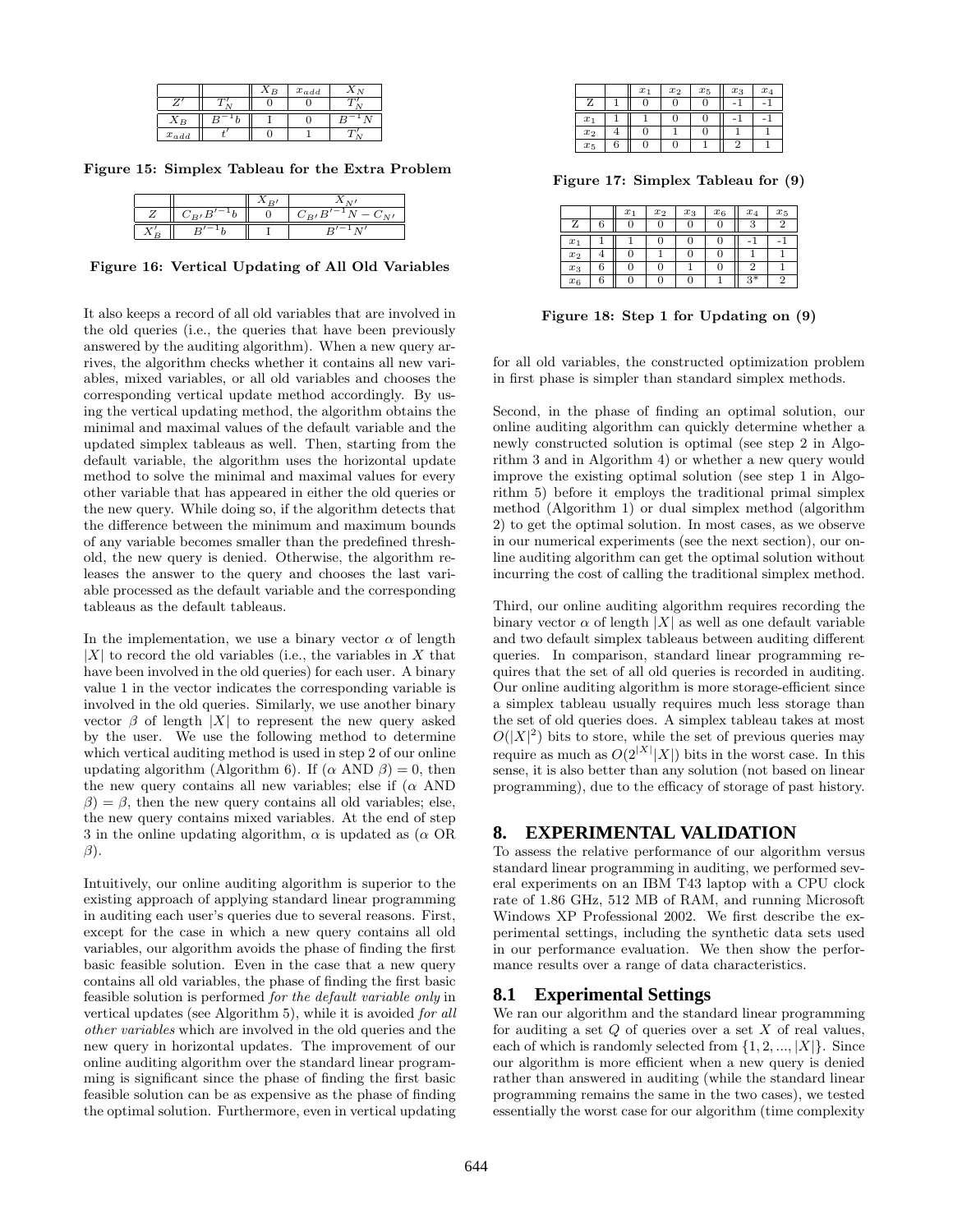|       |   | $x_1$ | $x_2$ | $x_5$ | $x_3$ | $x_6$                    | $x_4$       |
|-------|---|-------|-------|-------|-------|--------------------------|-------------|
|       |   |       |       |       |       |                          | -           |
| $x_1$ | 3 |       |       | U     |       | ×.                       |             |
| $x_2$ | ↶ |       |       |       |       | o<br>×.                  | o<br>s.     |
| $x_5$ | c |       |       |       |       | 2 <sub>l</sub><br>◠<br>3 | -<br>J      |
| $x_3$ | c |       |       | U     |       | J                        | €<br>o<br>€ |

Figure 19: Step2 for Updating on (9)

|       |   | $x_1$ | $x_2$ | $x_5$ | $x_3$ | $x_4$ |
|-------|---|-------|-------|-------|-------|-------|
| Z     | c |       |       |       |       |       |
| $x_1$ |   |       |       |       |       |       |
| $x_2$ |   |       |       |       |       |       |
| $x_5$ |   |       |       |       | U     |       |
| $x_3$ | 2 |       |       |       |       | ್     |

Figure 20: Step 3 for Updating on (9)

wise) in which all queries in Q are not denied in auditing. For this purpose, we set the threshold to be zero. In general, our algorithm will perform significantly better as queries can be quickly denied.

We generated the set  $Q$  of queries in a random manner. The size of each query is determined by a random variable of Poisson distribution with mean  $\mu$ . If the generated number is greater than  $|X|$ , we generate it again till the number is not greater than  $|X|$ . Note that in this way, the generated data is not real poisson distribution, but of the density function  $Prob(x = k) = \frac{\lambda^k e^{-\lambda}}{k!} / \sum_{i=1}^{|X|} \frac{\lambda^i e^{-\lambda}}{i!}$ ,  $1 \leq k \leq |X|$ . To model the phenomenon that queries often involve common variables, some fraction of variables in subsequent queries are chosen from the previous queries generated. We use an exponentially distributed random variable with mean equal to the correlation level  $\gamma$  to decide this fraction for each query. Thus, if we assume the previous query is  $q_i$ , the size of new query is  $s$ , and fraction level is  $r$ , then the new query is generated by randomly choosing  $|q_i| * r$  values from  $q_i$  and the rest  $s - |q_i| * r$  values from  $X \setminus q_i$ . In case of  $s < |q_i| * r$ (i.e. the size of new query is smaller than the fraction of the previous query), we choose s values randomly from  $q_i$ . In case of  $s - |q_i| * r > |X| - |q_i|$  (i.e., there is no enough data from  $X\setminus q_i$  for the new query), we choose all data from  $X\setminus q_i$ to form the new query. However, these two cases happen rarely in our experiments.

| parameter | meaning                      | default value |
|-----------|------------------------------|---------------|
| Χ         | number of values (variables) | 100           |
| Q         | number of queries            | 30            |
|           | correlation level            | 0.5           |
|           | average size of queries      | 10            |

Table 1: Parameters and default values

The four parameters,  $|X|, |A|, \mu$  and  $\gamma$  that are used to generate data and queries in our experiment is summarized in Table 1. Our experiment is executed by varying one of four parameter while keeping the rest as the default values, which are shown in Table 1. Since the final result (allow or deny) is the same, for each set of data that is generated, we only compare the execution time of our online updating algorithm with the standard linear programming.

#### Algorithm 6 Online Updating Algorithm

- 1: Take the first query and get each variable's minimum and maximum (which are obviously 0 and the result of the first query, respectively). If the difference between these values is no greater than a threshold, deny the query; otherwise, answer the query, choose any one of the variables that are involved in the first query as the default variable, and build corresponding simplex tableaus as the default tableaus.
- 2: When a new query arrives, employ the appropriate vertical update algorithm to obtain the minimum and maximum of the default variable and the updated simplex tableaus as well. If the difference between the minimum and maximum is smaller than the predefined threshold, deny the query.
- 3: Starting from the default variable, employ the horizontal update algorithm to obtain the minimum and maximum values for every other variable that is involved in either the old queries or the new query. Again, if the difference between the minimum and maximum values for any variable is smaller than the predefined threshold, deny the query. Otherwise, answer the query, update the last variable processed as the default variable, update the corresponding tableaus as the default tableaus, and go to Step 2.

#### **8.2 Experimental Results**

Figure 21 shows our experimental results by varying the number of queries issued by a user from 5 to 50. It is observed that the execution time of standard linear programming increases in linear proportion to the number of queries, while the execution time of our online updating algorithm is much less sensitive to the change of the number of queries. In the default case where  $|Q| = 30$ , our online updating algorithm is about 30 times faster than standard linear programming. The more queries are involved in auditing, the more efficient is our algorithm as compared to the standard linear programming. This feature makes our algorithm more prominent for auditing a large number of cumulative queries for each frequent user in the long run.



Figure 21: Varying |Q|

Figure 22: Varying |X|

Figure 22 compares our algorithm with the standard linear programming by scaling up the number of values in the protected attribute from 100 to 500. It is observed that our algorithm is affected little, while the standard linear programming increases evidently with  $|X|$ . The reason is that the more values are in the protected attribute, the more variables are involved in the queries; thus, the standard linear programming takes more time to solve the minimum and maximum for these variables.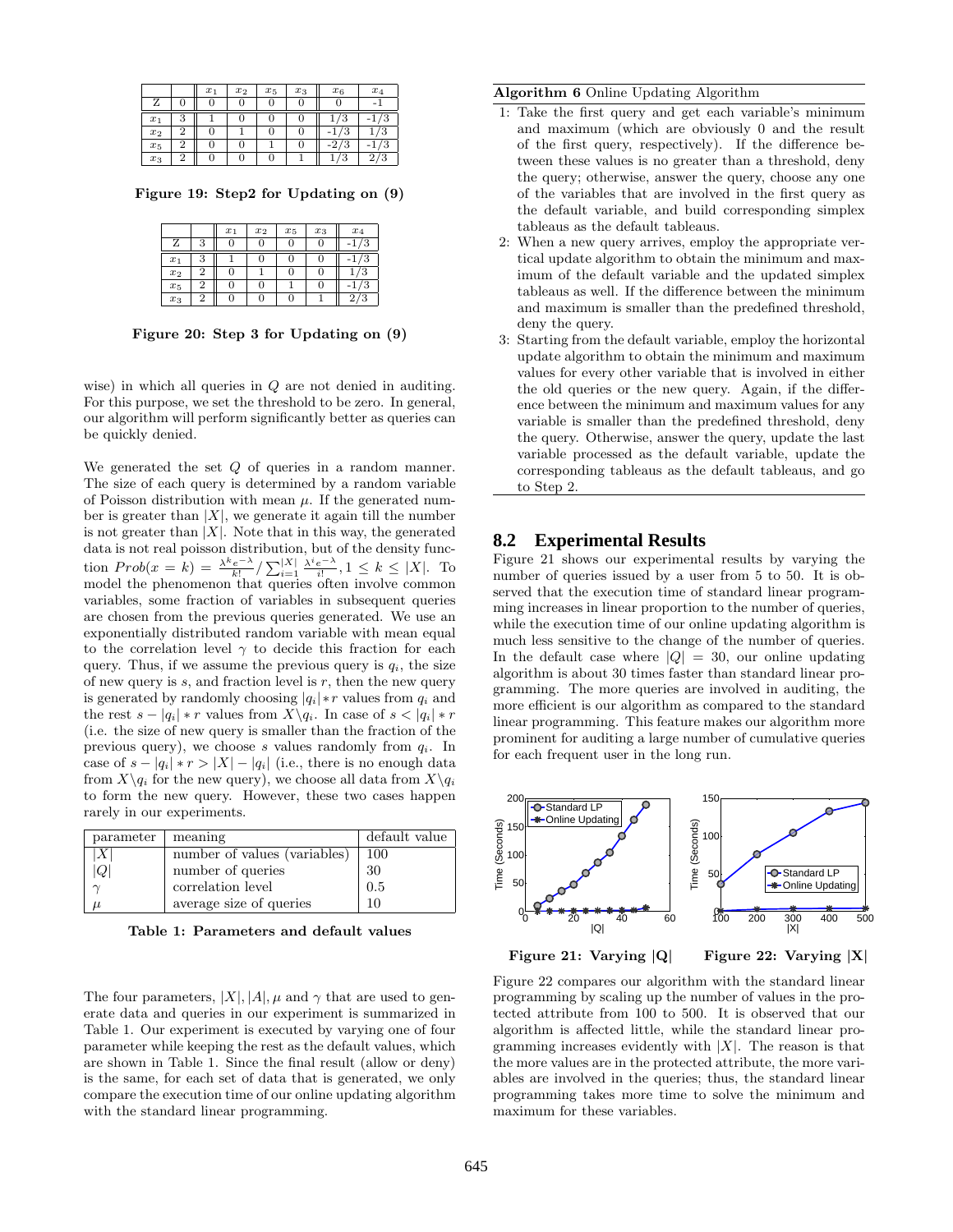

In Figure 24, the correlation level is varied from 0.2 to 0.9. The larger the correlation level, the more overlap between two consecutive queries. However, the total number of variables involved in 30 queries ( $|Q| = 30$  in the default case) does not change significantly with the correlation level. This is mainly due to the random choice of each query besides the overlapping portion taken from the previous query. As a result, the standard linear program is not sensitive to the change of the correlation level. Our algorithm is around 30 times faster than the standard linear programming consistently in this set of experiments. This is due to the number of queries, and is consistent with our prior result. Thus, the conclusion is that overlap factor does not affect running time of either algorithm.

The last set of experiments scales up the average size  $\mu$  of each query from 10 to 50, as shown in Figure 23. The standard linear programming increase with the average size of each query because the larger each query is, the more variables are involved in auditing; thus, it takes more time for the standard linear programming to solve the minimum and maximum for these variables. Notice that this increase is not linear, since the number of variables involved in a fixed number of queries (i.e.,  $|Q| = 30$  in Figure 23) may be saturated if the average size of each query is large enough ( $\mu \geq 40$ ) in Figure 23). In comparison, our auditing algorithm takes the advantage of vertical updating and horizontal updating almost equally effectively in any cases. In other words, our algorithm is more efficient for auditing larger queries as compared to the standard linear programming.

We note that the experiments were performed exactly following our proposed algorithms. In fact, there are some methods which can be used to further reduce the computing time without increasing the storage space. All state-of-art algorithms (e.g., the revised simplex method) that improve the simplex method can be directly incorporated in our algorithm. We also note that there exist multiple stopping rules for simplex methods. We chose to use the widely used rule in our experiments in step 4 of the Algorithm 1 and step 3 of the Algorithm 2 [44]. This rule has a potential problem in theory: it may cause recycling in searching for a basic feasible solution. Certain other stopping rules, such as the Bland rule and the dictionary order rule [44], can be used to avoid the potential recycling problem. Nonetheless, the potential recycling problem happens very rarely in practice. We did not encounter any such problem in our experiments.

### **9. CONCLUSIONS**

Online auditing is a critical component in database systems for protecting privacy information stored in databases without adding noises or over-restricting user queries. Traditional auditing approach exploits linear programming for monitoring the exact bounds of protected values that each user can obtain from a set of queries. The efficiency of this approach is restricted by applying standard linear programming repetitively for auditing all involved values with respect to the set of cumulative queries each time a new query is checked. This paper shows that the efficiency of online auditing can be improved by opening the black box of linear programming and discovering short cuts between auditing different values. Numerical experiments show that our algorithm is significantly more efficient than the standard linear programming, especially more efficient for auditing a larger number of larger queries over more protected values. In the future, we plan to investigate the online auditing problem for mixed queries, including not only SUM queries, but also min and max queries. For mixed queries, Chin investigated the auditing problem with respect to the exact-value disclosure [7]. It is interesting to extend our study to auditing mixed queries with respect to the interval-based disclosure.

#### **10. REFERENCES**

- [1] Adam, N. R., and Wortmann, J. C. Security-control methods for statistical databases: a comparative study. *ACM Computing Surveys 21*, 4 (1989), 515–556.
- [2] Agrawal, D., and Aggarwal, C. C. On the design and quantification of privacy preserving data mining algorithms. In *PODS* (2001).
- [3] Agrawal, R., and Srikant, R. Privacy-preserving data mining. In *SIGMOD Conference* (2000), pp. 439–450.
- [4] Badros, G. J., Borning, A., and Stuckey, P. J. The cassowary linear arithmetic constraint solving algorithm. *ACM Trans. Comput.-Hum. Interact. 8*, 4 (2001), 267–306.
- [5] BECK, L. L. A security mechanism for statistical databases. *ACM Trans. Database Syst. 5*, 3 (1980), 316–338.
- [6] Chen, K., and Liu, L. Privacy preserving data classification with rotation perturbation. In *ICDM* (2005), pp. 589–592.
- [7] Chin, F. Y. L. Security problems on inference control for sum, max, and min queries. *J. ACM 33*, 3 (1986), 451–464.
- [8] Chin, F. Y. L., Kossowski, P., and Loh, S. C. Efficient inference control for range sum queries. *Theor. Comput. Sci. 32* (1984), 77–86.
- [9] CHIN, F. Y. L., AND ÖZSOYOGLU, G. Statistical database design. *ACM Trans. Database Syst. 6*, 1 (1981), 113–139.
- $[10]$  CHIN, F. Y. L., AND ÖZSOYOGLU, G. Auditing and inference control in statistical databases. *IEEE Trans. Software Eng. 8*, 6 (1982), 574–582.
- [11] Cox, L. H. Suppression methodology and statistical disclosure control. *Journal of American Statistical Association 75* (1980), 377–385.
- [12] Cox, L. H. Network models for complementary cell suppression. *Journal of the American Statistical Association 90* (1995), 1453–1462.
- [13] Denning, D. E., and Schlorer, J. Inference controls for statistical databases. *IEEE Computer 16*,